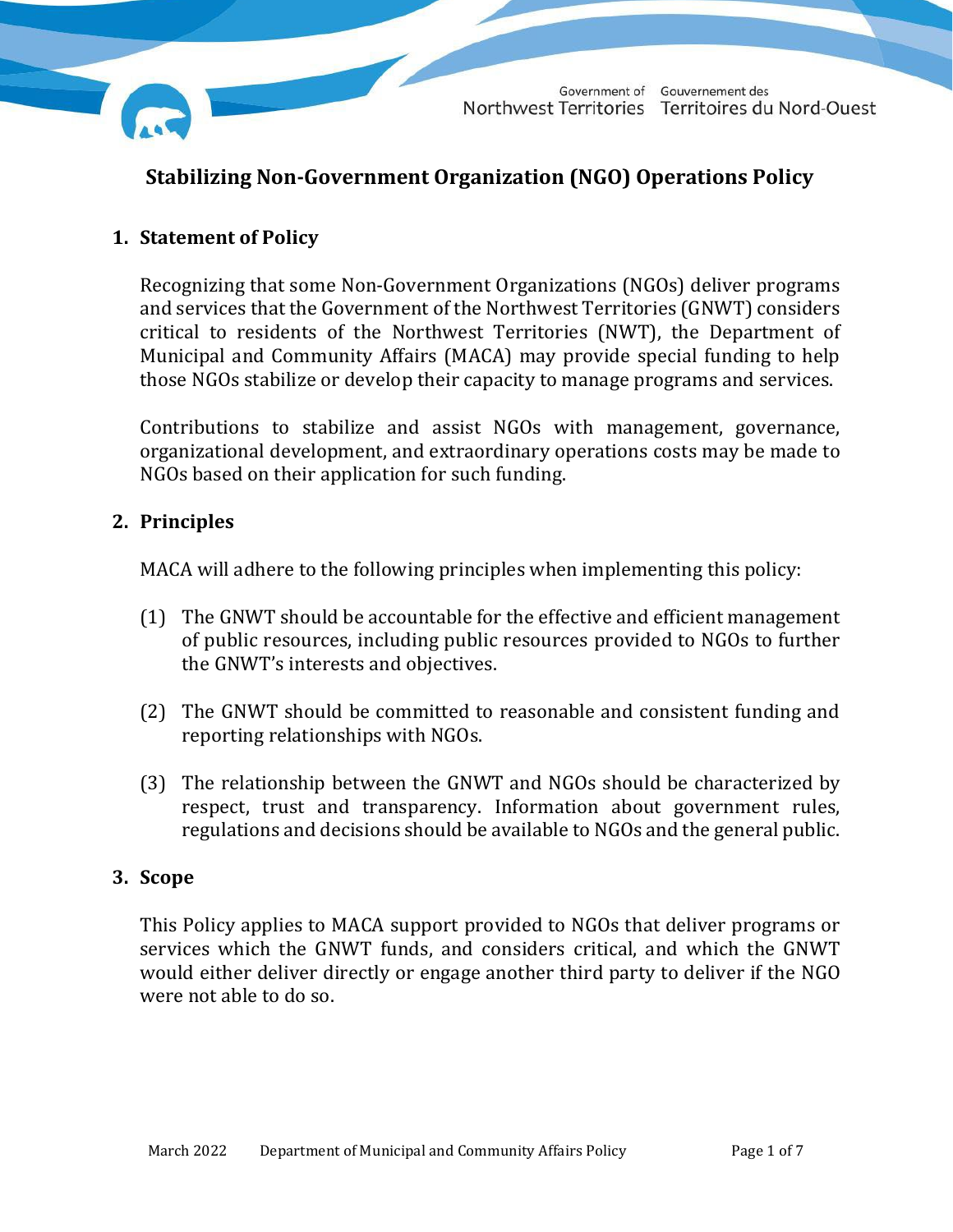

# **Stabilizing Non-Government Organization (NGO) Operations Policy**

### **4. Definitions**

The following terms apply to this policy:

- (1) Non-Government Organization (NGO) any non-profit, voluntary citizens' group that is not directly part of the structure of government. Non-government organizations must be registered and in good standing in the NWT, either as a society or association or as created under NWT or Federal statute.
- (2) Critical services and programs those services and programs that the GNWT considers critical and would either deliver directly or engage a third party to deliver if the NGO were not delivering them.
- (3) Management costs costs related to general management of the NGO that cannot be directly attributed to specific programs or services that the NGO delivers (such as general administration and management, finances, and bookkeeping).
- (4) Governance costs board costs related to governance of the NGO (including board training).
- (5) Organizational development costs costs related to organizational development of the NGO (including communications, structure, roles, and processes).
- (6) General operations costs costs related to general operations and maintenance of the NGO that cannot be directly attributed to specific programs or services that the NGO delivers (such as general office costs, utilities, maintenance).

### **5. Authority and Accountability**

### (1) General

This policy is issued in accordance with Financial Management Board direction to delegate to Ministers, the authority to establish grants and contribution programs.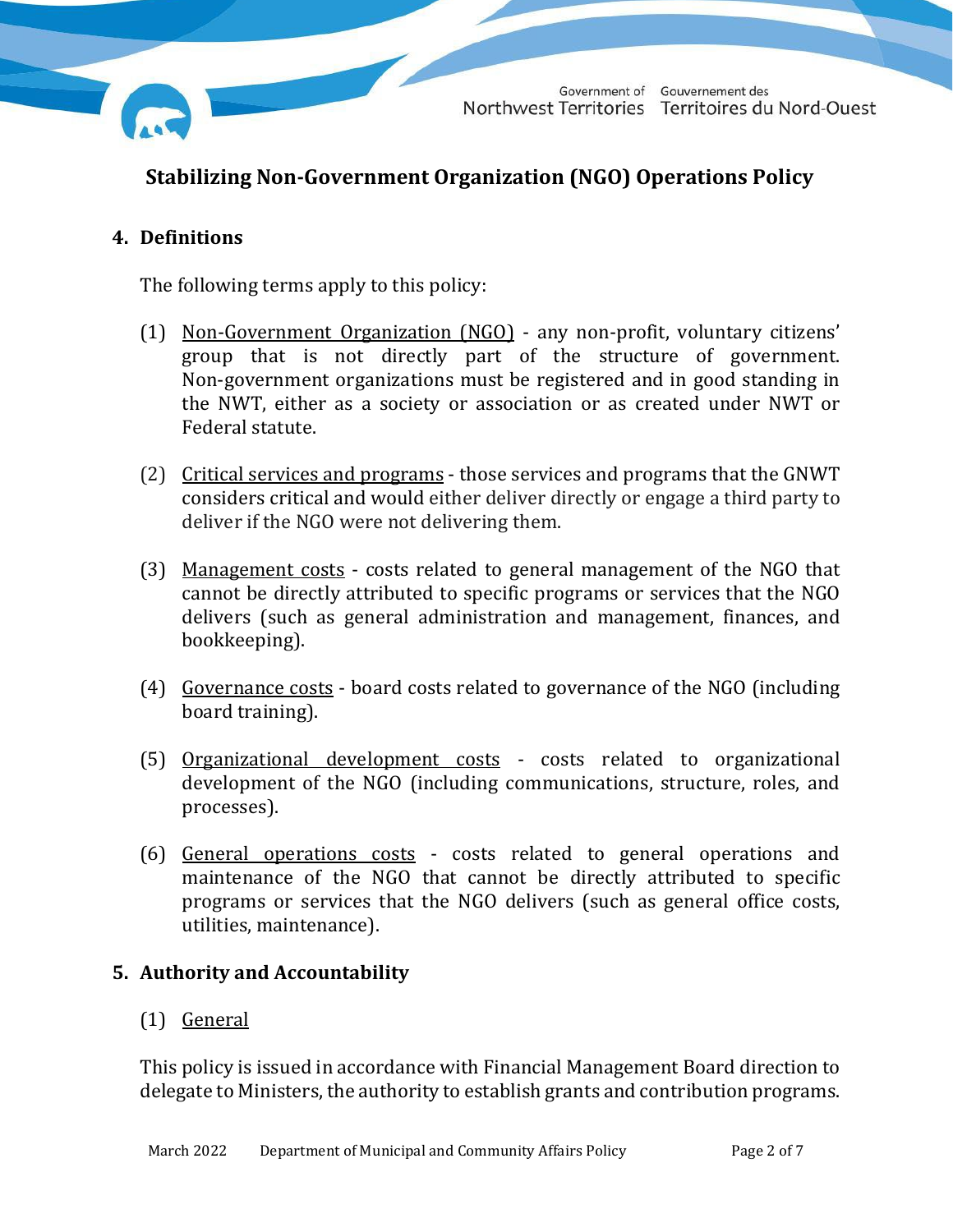

## **Stabilizing Non-Government Organization (NGO) Operations Policy**

Authority is further defined in Financial Administration Manual directives 805 and 810 as follows:

(a) Minister

The Minister of MACA (the Minister) is accountable to the Financial Management Board for the implementation of this policy.

(b) Deputy Minister

The Deputy Minister of MACA (Deputy Minister) is accountable to the Minister and responsible to the Minister for the administration of this policy.

- (2) Specific
	- (a) Minister

The Minister may:

- (i) approve changes to this policy,
- (ii) for the purposes of this policy, determine critical services and programs,
- (iii) approve contributions according to the provisions of this policy, and
- (iv) delegate the authority to approve contributions according to the provisions of this policy to the Deputy Minister.
- (b) Deputy Minister

The Deputy Minister may:

- (i) further delegate any authority delegated by the Minister to the Director, Sport, Recreation and Youth, and
- (ii) determine the eligibility of costs under this policy.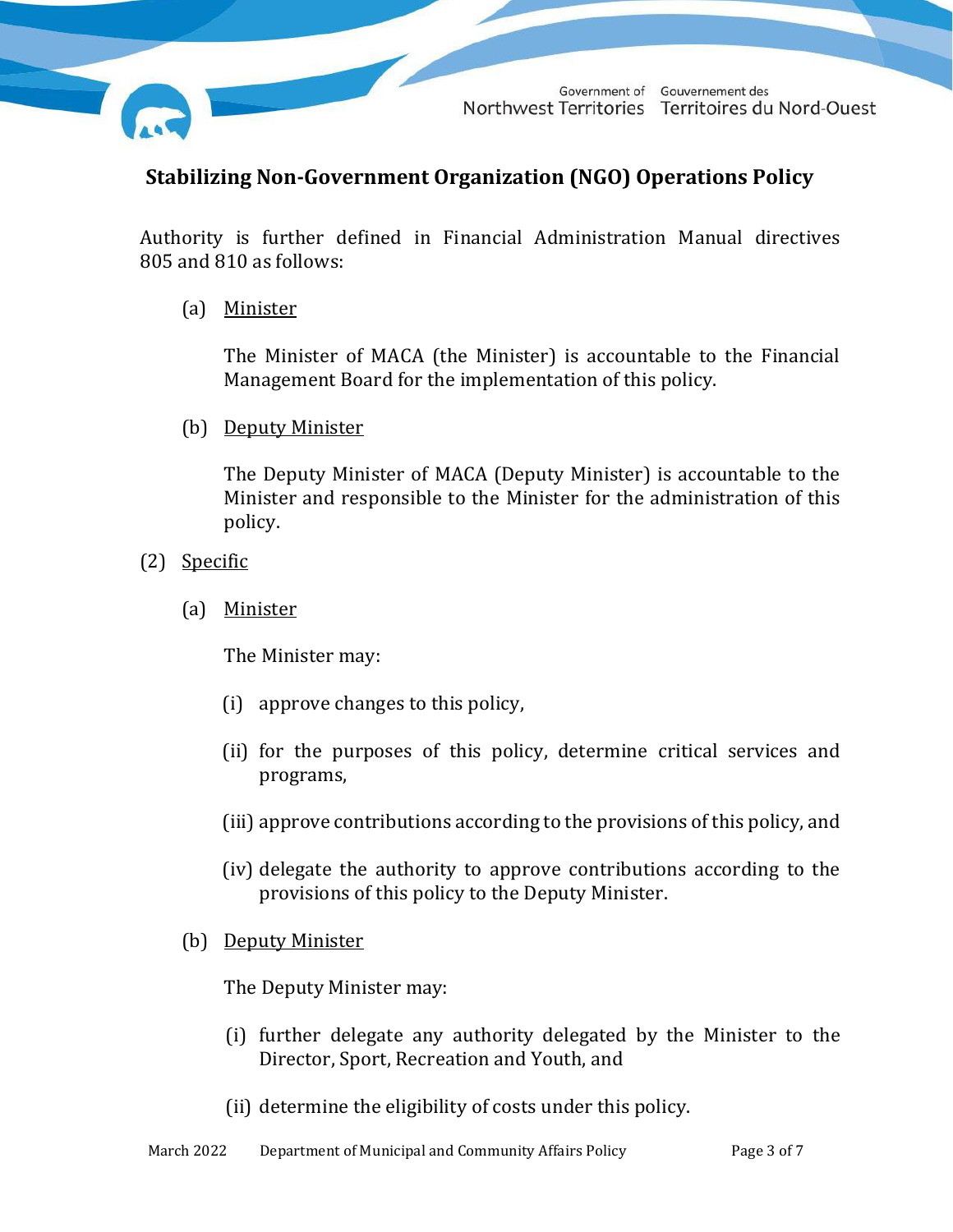

# **Stabilizing Non-Government Organization (NGO) Operations Policy**

### **6. Provisions**

(1) Eligible NGOs

NGOs in the NWT who deliver critical GNWT funded services or programs to the public are eligible for support under this Policy. Specifically, the NGO must:

- (a) deliver critical GNWT funded services or programs to NWT residents,
- (b) receive funding from the GNWT for the delivery of those critical services or programs and be in compliance with existing funding agreements, and
- (c) be registered and in good standing in the NWT either as a society or association or as created under NWT or Federal statute.
- $(2)$  Costs

Eligible costs include:

- (a) management costs,
- (b) governance costs,
- (c) organizational development costs, and
- (d) extraordinary general operations costs.

The NGOs are expected to use this additional contribution to cover core management, governance and organizational development costs as well as unforeseen and extraordinary operations and maintenance costs related to the delivery of GNWT funded critical services and programs.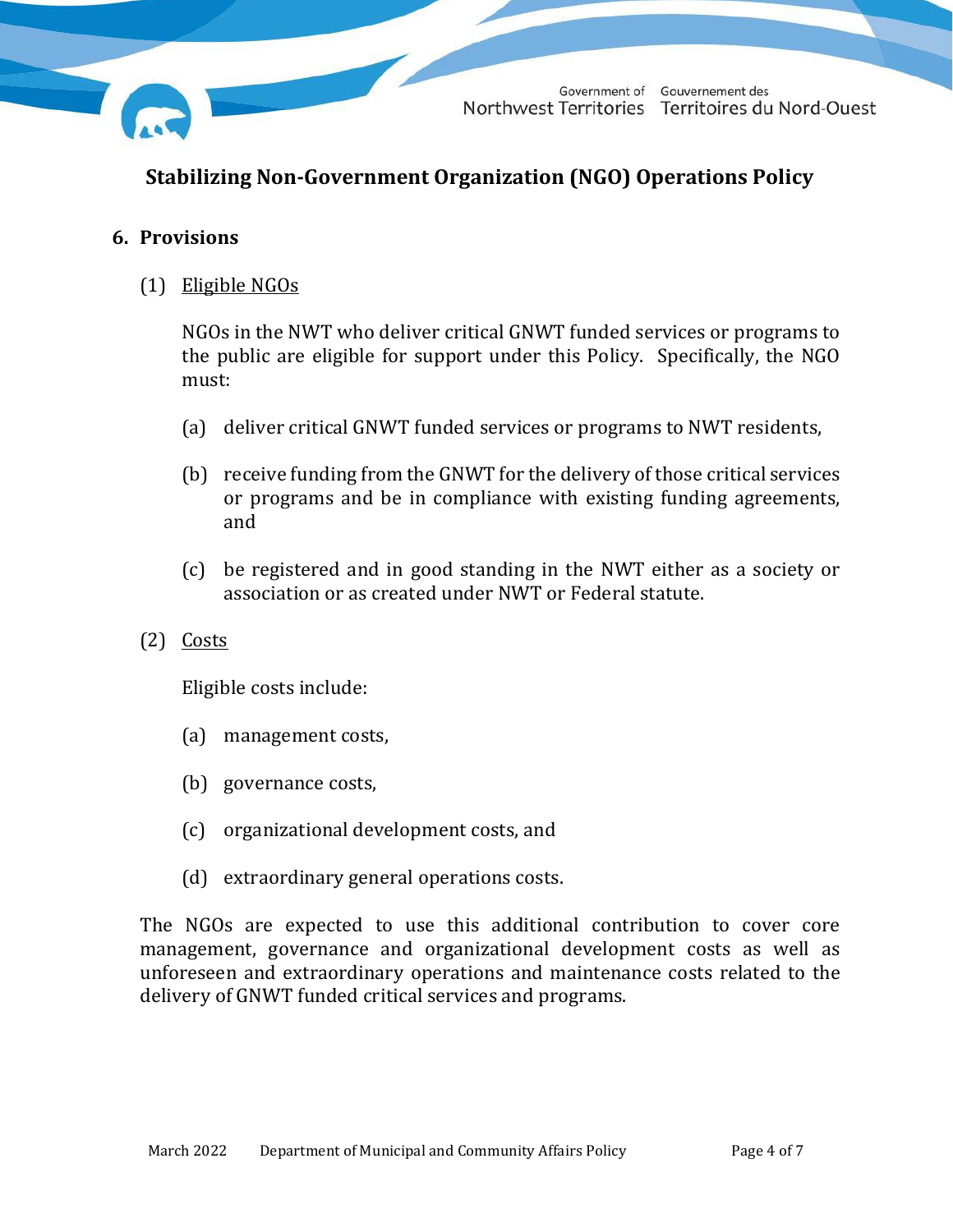

### **Stabilizing Non-Government Organization (NGO) Operations Policy**

Ineligible costs include those directly attributable to regular programs and services, such as:

- (a) regular meetings,
- (b) budget and regular planning sessions,
- (c) existing programs and operations,
- (d) operations the organization would normally be expected to undertake.
- (3) Condition

Total contributions will not exceed the amount appropriated for this activity in a given fiscal year.

(4) Applications

A call for applications will be issued each spring. MACA will establish an appropriate deadline and communicate to stakeholders annually.

Applicants shall submit a completed Non-Government Organization Stabilization Fund Application Form, which includes information on all funding sources, and financial statements for the previous year (preferably audited) to MACA by the designated time.

(5) Screening

All applications will be screened for eligibility in accordance with the provisions of Section 6(1) of this policy.

Results of the eligibility screening will be communicated in writing to applicants no later than three weeks after the application due date.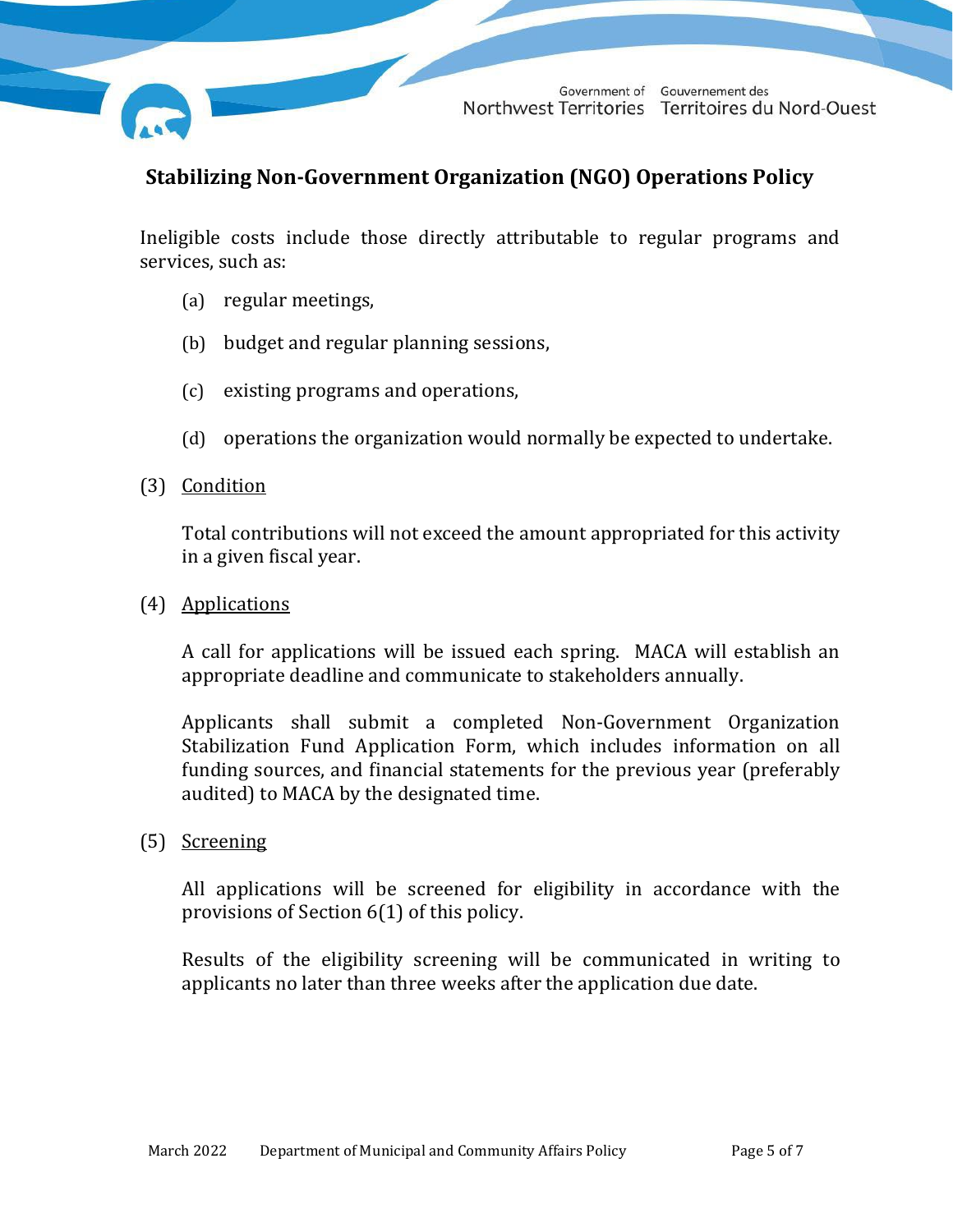

# **Stabilizing Non-Government Organization (NGO) Operations Policy**

(6) Assessment

Eligible applications will be further assessed and prioritized based on the following factors:

- (a) Balance between different regions of the NWT.
- (b) Applications from NGOs who deliver programs and services that:
	- (i) help ensure people's basic needs for shelter and food are met; or
	- (ii) provide social supports within their community or communities; or

(iii)build capacity through education, training and skill development.

These services take priority over applications who deliver less critical services.

- (c) Collaborative projects or projects that benefit more than one NGO take priority over projects that benefit only the applicant NGO.
- (d) Management, governance, and organizational development costs generally take priority over extraordinary operations costs.
- (e) Projects that have not received support (new projects) take priority over projects that are the same or similar as those supported in previous years for the same NGO.

Assessment of eligible applications shall be carried out in consultation with the appropriate Departments and agencies.

#### (7) Contribution Decisions

Decisions on contributions will be made and communicated, in writing, to all applicants no later than two months after the application due date.